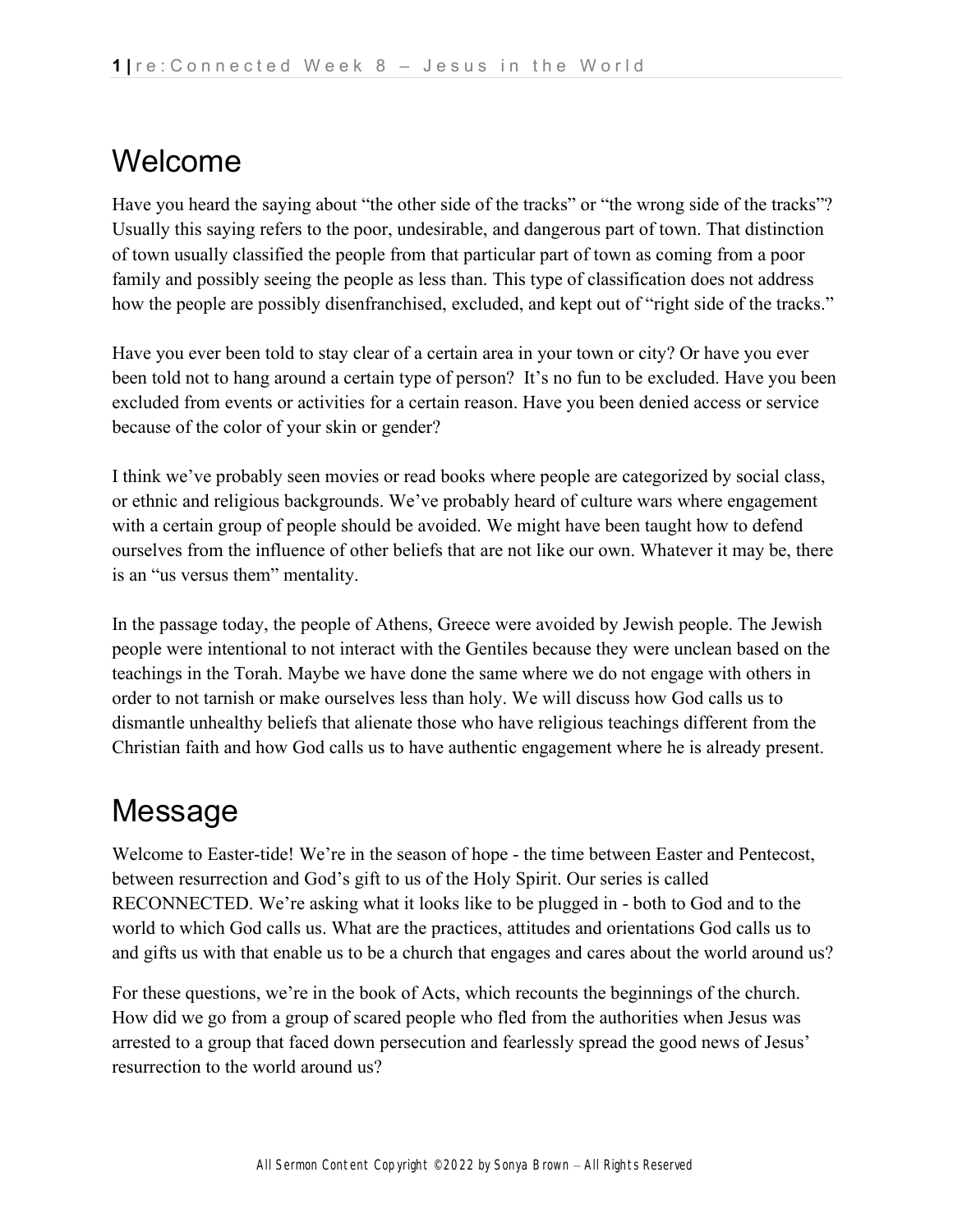We began by reflecting on the impossibility of our call - to embody Jesus in this broken and breaking world? How could we possibly accomplish all God call us to? We can't, which is why God gives us the Holy Spirit. Then we explored what it means to worship together, and to be together in a way that orients us not toward ourselves, but to the larger world, especially those who are most vulnerable. Last week, we saw that God calls us to engage those who are part of our faith tradition but may not know Jesus.

Today, I want to invite you to explore the opposite extreme. How do we share Jesus' good news with people who are not Christian and who may not share some of our basic beliefs about who God is. Let us remove the temptation to criticize and judge. Let us listen and cultivate new relationships with others to help them to know God better.

#### Turn with us t[o](https://ref.ly/logosref/bible$2Bnlt.65.17) [Acts 17.](https://ref.ly/logosref/bible$2Bnlt.65.17)

We've explored the past few weeks what it means to be a faithful follower of Jesus. If you have been in the church for some time, one thing that we've probably been told is how to defend your Christian faith. We might have been told what to say or what specific biblical passages to use in order to make a clear defining statement of our Christian faith. In almost any debate form, we want to win our argument and to be right. In turn, we want the other person, the nonbeliever to see how wrong they are in their argument, their belief, in whatever they have been taught. We think that in our defense, we will win over the non-believer, the sinner. In our attempt of this type of sharing the gospel, we end up demoralizing or demonizing the other person.

I can understand that you are not like the other person. We are all different, unique, and we have various backgrounds. There are certain types of people that we are more comfortable to be around. There are others we tend to avoid or are told not to associate with.

In the passage today, the Jewish people purposefully avoided the unclean Gentiles. It was what they were told. They are only following the Torah that tells them to remain clean and not defile themselves. Here comes Paul, a Jew who is educated and formed in Torah teachings. Paul goes to Athens and begins to interact with whoever he meets each day in the marketplace.

In biblical times, Athens was one of the places known for Greek learning and culture. People there were inquisitive and took the time to learn. Athens was also a polythesitic society where they worshiped more than one god and had many deities. The Athenians community reflected their beliefs and there were many idols. Athens had philosophical schools. Two types of philosophical schools are highlighted in Acts 17. It is the Epicureans and Stoics. Epicureans sought after a restrained kind of pleasure that was free from anxiety and mental pain. Epicureans were against how gods and death brought about fear and not peace of mind. The idea like, "all is good in moderation'' would probably be their theme. Stoics believed virtue was the highest good and ethic to help bring about peace of mind. Stoics' theme would probably be, "life happens, remain calm."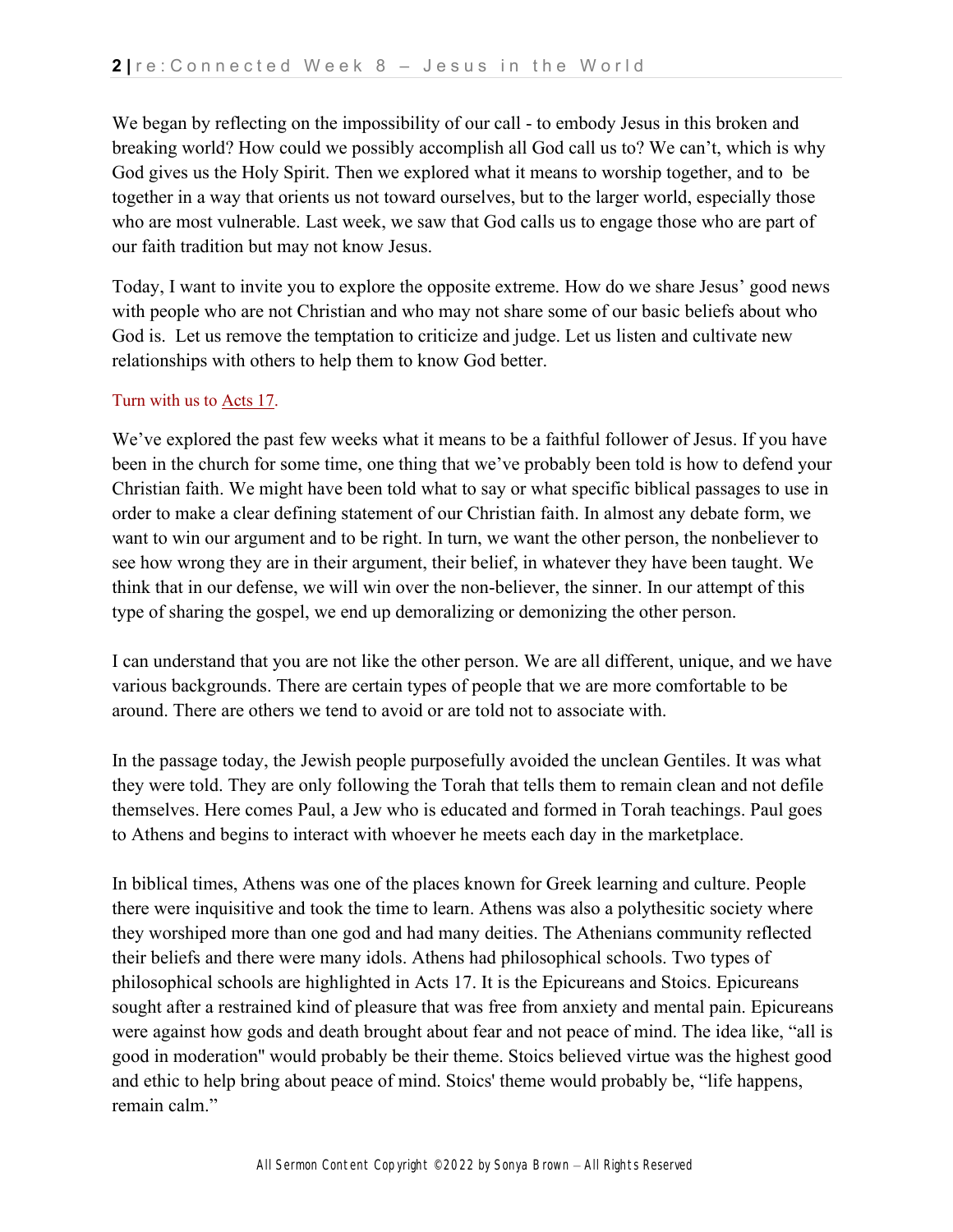I want to explain that highlighting Greek culture shows how vastly different the people are from those who were Jews and Gentile God-worshippers. We're not going to fixate so much on Greek culture. We read in Acts 17 that Paul is in Athens and since Athens is known for polytheism, it's interesting why Paul would be in distress that their city is full of idols. This isn't the first encounter Paul has had with the Greek community. Paul was a Greek speaking Jew from the Greek city, Tarsus. Paul dispels the notion to avoid the Gentiles, those who are part of the community of many gods and idols, the sinners. Dr. Willie Jennings commentary of the book of Acts explains how a place feels different when you are surrounded by idols, "[Idols] mark the boundary of difference, the wall of separation, and the point of divine hatred. (175)" Paul does what Jesus does, he does "not come to call the righteous, but sinners." (Mark 2:17b) In the passage today, Luke narrates Paul coming to Athens not for the righteous.

Paul comes from a monothestic religion. People who believed in the God of Israel did not participate often with the polytheist community of Athens. Paul is intentional of interacting with the Gentiles and is talking to anyone who will listen in the Athen's marketplace about Jesus and the resurrection. Paul does not intrude on the community of Athens. Paul spends time in the local context and speaks in the language the people speak. Some of the people Paul engages with are Epicurean and Stoic philosophers. The Epicurean and Stoic philosophers decided to take Paul to Mars Hill to meet in front of their council.

Let us read Paul's address to the council on Mars Hill:

"So Paul, standing before the council, addressed them as follows: 'Men of Athens, I notice that you are very religious in every way, for as I was walking along I saw your many shrines. And one of your altars had this inscription on it: 'To an Unknown God.' This God, whom you worship without knowing, is the one I'm telling you about.

'He is the God who made the world and everything in it. Since he is Lord of heaven and earth, he doesn't live in man-made temples, and human hands can't serve his needs—for he has no needs. He himself gives life and breath to everything, and he satisfies every need. From one man he created all the nations throughout the whole earth. He decided beforehand when they should rise and fall, and he determined their boundaries.

**'**His purpose was for the nations to seek after God and perhaps feel their way toward him and find him—though he is not far from any one of us. For in him we live and move and exist. As some of your own poets have said, 'We are his offspring.' And since this is true, we shouldn't think of God as an idol designed by craftsmen from gold or silver or stone.

**'**God overlooked people's ignorance about these things in earlier times, but now he commands everyone everywhere to repent of their sins and turn to him. For he has set a day for judging the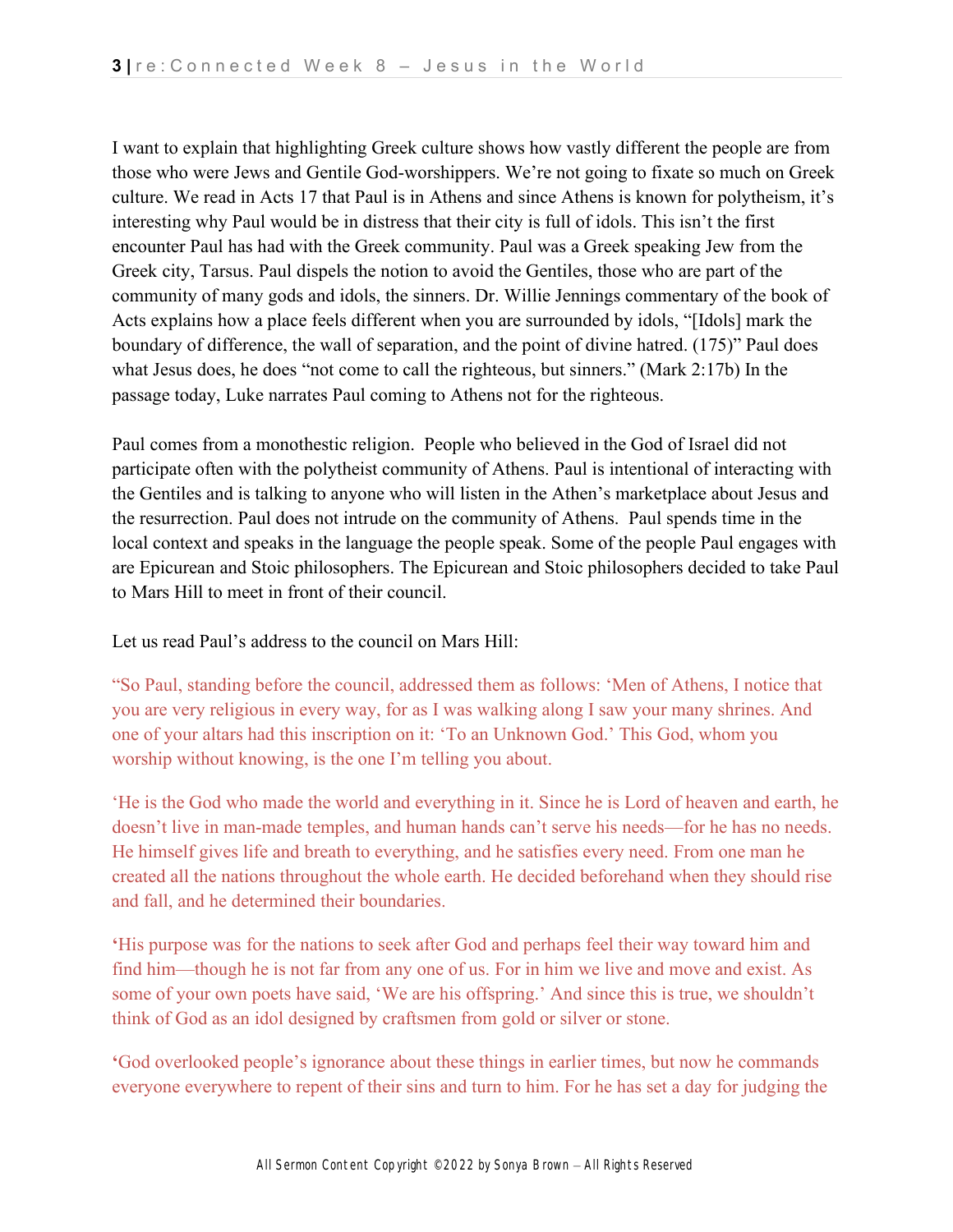world with justice by the man he has appointed, and he proved to everyone who this is by raising him from the dead.'

When they heard Paul speak about the resurrection of the dead, some laughed in contempt, but others said, 'We want to hear more about this later.' That ended Paul's discussion with them, but some joined him and became believers. Among them were Dionysius, a member of the council, a woman named Damaris, and others with them." -- Acts 17:17-34

### The Word of the Lord.

We are aware that Paul is in a place that is much different than his beliefs and what he has been taught. Paul takes three days to acclimatize himself to the community of Athens. He already knows the Greek language and he did grow up in the Greek city of Tarsus. Think about an interaction with someone who speaks the same language as you versus when you don't speak the same language. Communication is easier when you know the language of the people.

Paul associated himself to Athens and intentionally interacted with Jews, the Gentile Godworshippers, and non devout people. Interaction with people is easier when we are familiar with their customs and traditions.

Unlike other Jewish people, Paul crosses the tracks to meet the people where they are. Paul does not tell the people to come to the synagogue where he met with the Jew and the Gentile Godworshippers. Paul goes to the marketplace. Right there, Paul reaches out to the people. Paul does not display a "build it, they will come" type of evangelism. The type of interaction is not "we are taking Jesus to the people," it is, "we are helping the people to know God better."

There were mixed reviews by the people of Athens. Some saw Paul as a babbler. Some were curious and wanted to learn more. Paul was taken into custody and brought to the Athenian council.

Paul begins his speech by acknowledging that the Athenian audience is very religious. Paul's speech does not begin in a sarcastic tone or insult. "Men of Athens, I notice that you are very religious in every way, for as I was walking along I saw your many shrines. And one of your altars had this inscription on it: 'To an Unknown God.'" Paul starts with discussing their idols because that is what they know. They have been taught about gods from their Greek culture. But there was something stirring in their hearts and minds where not all believed in Greek gods and followed Greek religion. Epicureans were against how gods and death brought about fear and not peace of mind. Stoics believed virtue was the highest good and ethic to help bring about peace of mind. More than one person believed there was another god whom they have yet to know. Hence, an altar was set up for this "Unknown God."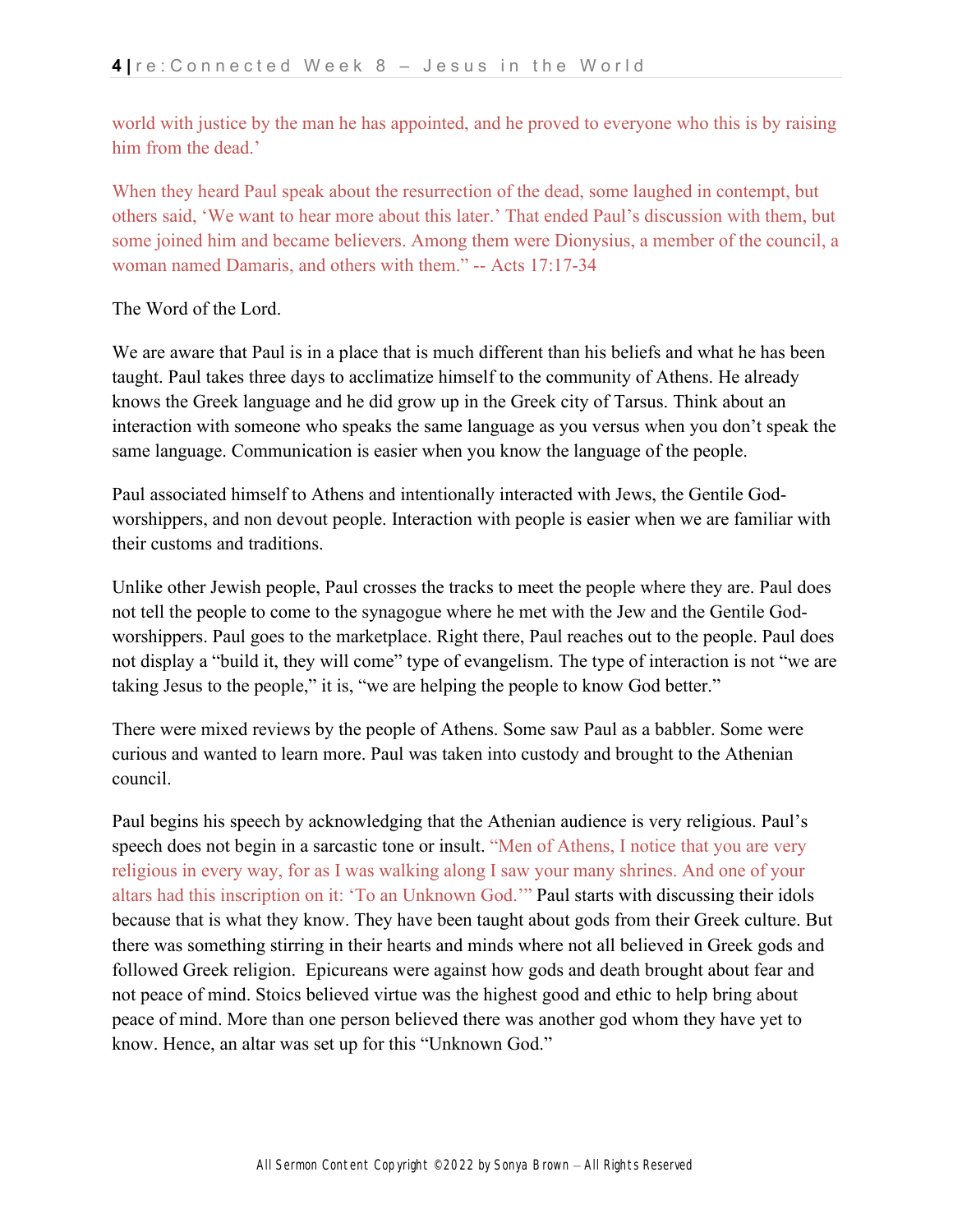In the historical context, Paul simply states the facts. How we interpret it today is sometimes in a negative context were polytheistic societies are put down for not knowing or having been revealed of who the unknown god is. Paul does not think they are ignorant. He certainly doesn't speak down to them.

Something is unknown until we learn about it. We know that we are not floating around the earth. We have an idea or maybe a hunch that something is keeping us grounded. I don't know how many of you learned about gravity. Usually the first story we hear is when Issac Newton was sitting under an apple tree and an apple hit him on the head. It was this experience that helped him to come up with the law of gravity. It's a cute story to introduce us to laws of motion. There are things that you also feel and know to be true. You just can't explain and don't know until you learn about it or have a breakthrough. But the fact that you can't explain in words doesn't mean gravity doesn't affect you or that you don't know gravity on some intuitive level. This is Paul's claim about the Athenians' and any non-Jewish people's knowledge of God. They were interacting with God out of unfamiliarity or lack of information, but now Paul has come so they can name this god.

Let's pause and celebrate the God we have come to know because someone told US!

Paul expresses God is always present. Paul is walking around Athens and sees a shrine to an unknown god. I feel that the people of Athens felt the presence of a different god than the twelve prominent Greek gods. They couldn't explain it and acknowledged a god they have yet to know. Paul explains of the unknown god; "This God, whom you worship without knowing, is the one I'm telling you about. 'He is the God who made the world and everything in it. Since he is Lord of heaven and earth, he doesn't live in man-made temples, and human hands can't serve his needs—for he has no needs. He himself gives life and breath to everything, and he satisfies every need. From one man he created all the nations throughout the whole earth."

Paul tells the people of what we would call God's prevenient grace. Prevenient grace is God stirring our hearts to accept his love. God's grace does not force humans to make a decision. God loves and is present to even those who don't know him. In the passage, the people are aware of the presence of God. The relationship is not yet fully formed. Acts 17:27 explains that we perhaps feel our way towards God and find him. "His purpose was for the nations to seek after God and perhaps feel their way toward him and find him—though he is not far from any one of us." "For in him we live and move and exist" is Paul quoting Stoic poet Epiminedes. "As some of your own poets have said, 'We are his offspring,'" Paul quotes Aratua of Cilicia, an Epicurean. And since this is true, we shouldn't think of God as an idol designed by craftsmen from gold or silver or stone." There is a connection to the creator that Paul explains and who this God is to the world at large. The dialogue and framework of knowing God is not far. God lives and moves. God helps in understanding and reveals himself in meaningful ways. Paul's interaction with the people of Athens is not a missionary or ministry tactic. Paul is led by the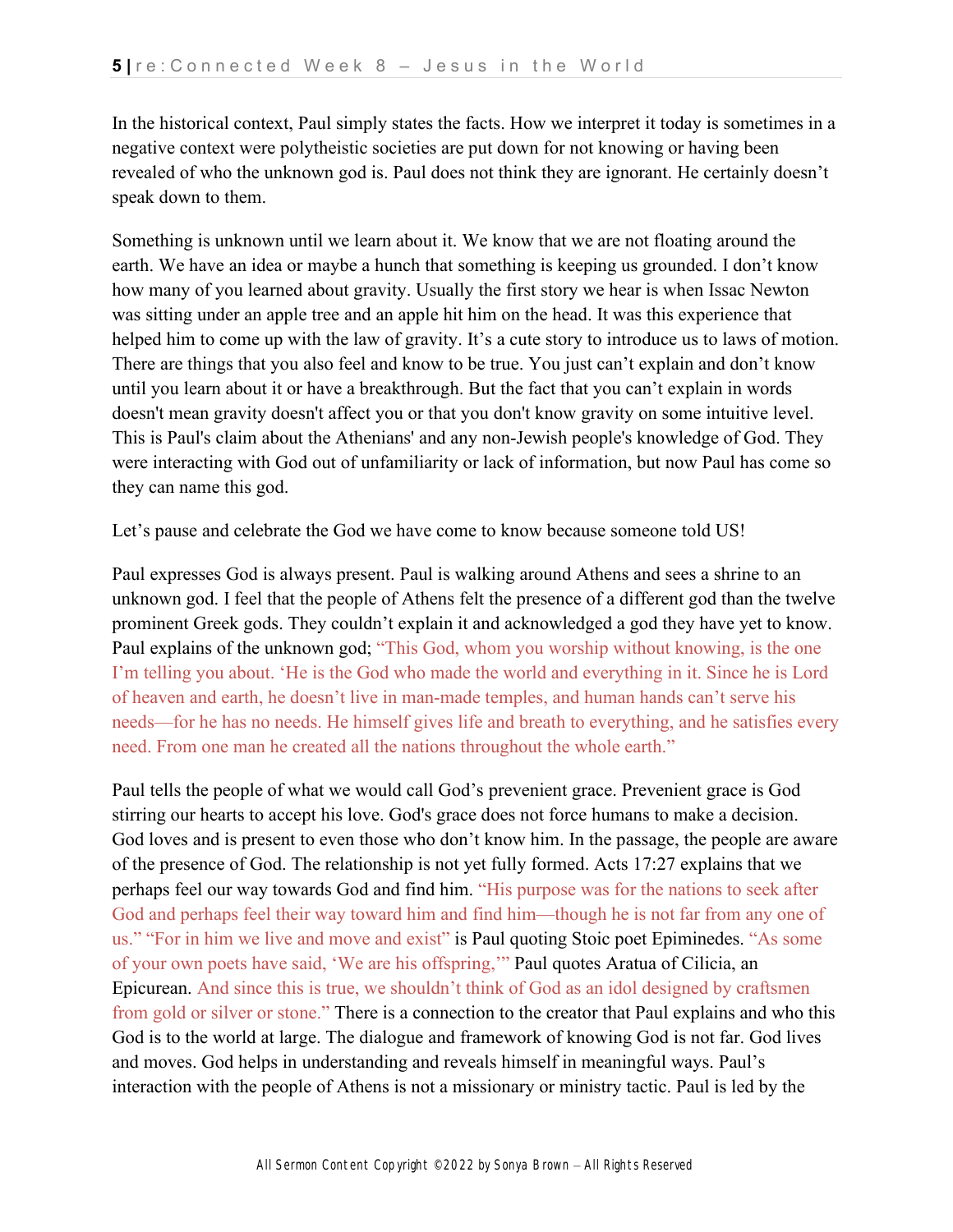Spirit that transformed him. He tells of a God who seeks out the people, every human nation. Now that Jesus has come, we all can know God better. God moves from an unknown god to a God who loves.

Dr. Jennings asks, "What do you say to those radically outside yourself, radically different from you? What do you say to those whose religions and rituals you have been trained to loathe? (176)" Each cultural and ethnic group has a context of how they name and understand God. Paul did not demonize the people of Athens. He merely proclaimed, "People of Athens, I see that you are very religious in every way…What you worship as unknown, I now proclaim to you." I have sat through many preachings and Christian teachings of this biblical passage that have demonized my Navajo culture, more broadly Native American Indigenious culture. Paul expresses that God is always present, even among the Athenian people who are surrounded by idols.

Native American, Indigenious culture do not have an idol of Creator or Great Spirit. Lame Deer who was a Lakota Medicine man described the Great Spirit, "is not like a human being… He is a power. That power could not be in a cup of coffee. The Great Spirit is no old man with a beard." Native Americans also believe that this Great Spirit moves among us like the wind or a breath. Creator is described as "Diyin'' in the Navajo language. Historically, missionaries and Christianized Navajos describe God as "Diyin God '' and will say specifically "God of the Bible." I relate to "Diyin '' as understanding God as Holy Creator and being aware of Diyin's Spirit is present in all of creation. Many Indigenious theologies have been dismissed due to forced theologies by Westernized Christians.

Sadly, it's the dominant, ethnocentric group which determines what is right or wrong in the theology and lived out work of God. The fruit of Western Christian dismissal has been death and destruction - not the Fruit of the Spirit. How different would the outcome be if we spoke as Paul. What if, rather than condemning Navajo spirituality as godless, Western missionaries had seen that God was already at work among the Navajo as Diyin? What if they had been able to affirm Navajo values like the importance of the connection between humanity and creation? The Navajo teaching of finding each day the balance of goodness, harmony and peace?

We identify with Jesus as God's agent of judgment. Would you rather be called a heathen or God's offspring? Let us not put down any people who are also God's offspring. Will another door be shut and another wall be built to protect your religious and cultural order? Why do we deny God's presence? We acknowledge God's creation and His spirit is present. Yet, we fail to acknowledge that God is already at work stirring our hearts *and* the hearts of those who don't even realize it's God!